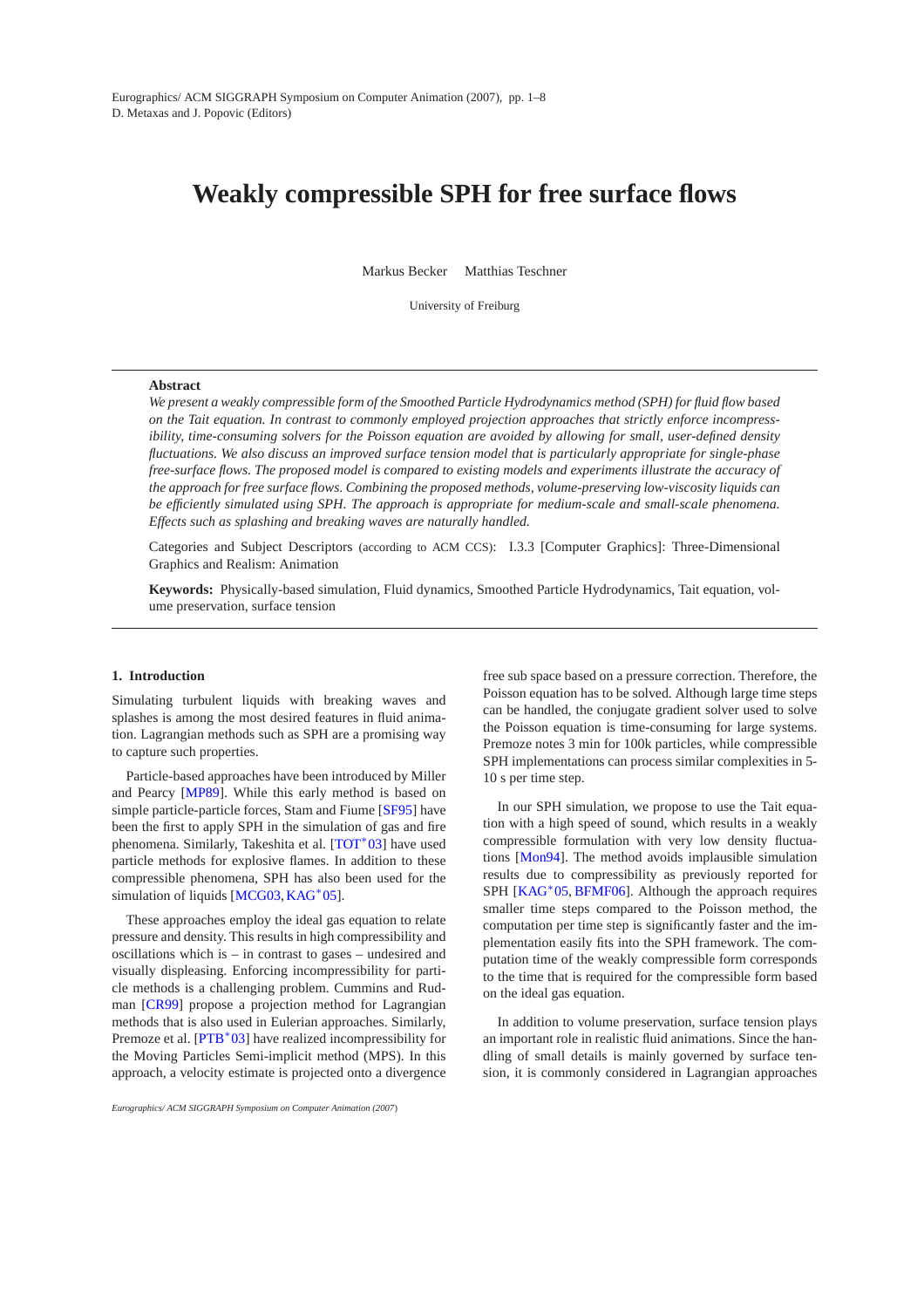for free surface fluids, e. g. [\[KAG](#page-6-2)<sup>\*</sup>05, [MCG03\]](#page-6-1). However, these methods have been originally designed for multi phase flows [\[Mor99,](#page-6-5) [HA06\]](#page-6-6). While not assessable in highly dynamic settings, they cannot handle large curvatures correctly. This is due to the fact, that particles have too few neighbors in those regions. Further, [\[Mor99\]](#page-6-5) requires to calculate the second derivative of a color field which is very sensitive to particle disorder and thus not adequate for turbulent settings.

We propose a surface tension model based on cohesion forces. The model is particularly appropriate for singlephase flows, but can also handle multiple phases. The computation of derivatives is avoided which improves the efficiency and the stability of the approach.

# **2. Related work**

Inspired by early procedural approaches of Max [\[Max81\]](#page-6-7) and Peachy [\[Pea86\]](#page-6-8), fluid simulation in computer graphics is mainly comprised of Eulerian and Lagrangian approaches. In general, Eulerian approaches exhibit a number of useful features. To name just a few, computations are performed on a stationary grid and the time-consuming search for neighbors – as required in Lagrangian approaches – is avoided. Further, inflow and outflow can easily be handled by setting the appropriate boundary conditions.

In [\[KM90\]](#page-6-9), Kass and Miller present a height-field model based on a linearization of the shallow water equation. In [\[FM96\]](#page-6-10), Foster and Metaxas introduce a finite-difference solution for the full set of Navier-Stokes equations in three dimensions. A 2D height field and surface marker particles are used to track the free surface and a one-way coupling of the fluid and rigid objects is realized. In [\[FM97\]](#page-6-11), the 2D marker particle method is extended to 3D and a locally adaptive damping method is presented to improve the stability. An unconditionally stable solver for the incompressible Navier-Stokes equations in 3D is presented by Stam [\[Sta99\]](#page-7-3). Foster and Fedkiw augment the method for liquids [\[FF01\]](#page-6-12) using an improved surface tracking by combining level sets and surface marker particles to alleviate mass dissipation. This is known as the particle level set method [\[EFFM02\]](#page-6-13). El-cott et al. [\[ETK](#page-6-14)<sup>\*</sup>07] provide a thorough overview of further extensions of [\[Sta99\]](#page-7-3). They use the same semi-Langragian advection strategy, but present a circulation-preserving integration scheme.

Other authors have introduced extensions to handle multi phase flow involving two or more fluids [\[LSSF06\]](#page-6-15), two-way coupling with moving rigid solids [\[CMT04\]](#page-6-16), deformable solids [\[CGFO06\]](#page-5-1), and local refinement [\[LGF04\]](#page-6-17). O'Brien and Hodgins [\[OH95\]](#page-6-18) enhance grid-based approaches by using a particle system to model droplets and Mihalef et al. [\[MMS04\]](#page-6-19) address breaking waves for Eulerian fluid simulation. Recently, the Lattice Boltzmann method has been presented in fluid simulation [\[TIR06,](#page-7-4)[ZQFK07\]](#page-7-5). In this alternative grid-based approach, particle distributions are evolved on a finite grid using collision and propagation rules.

The investigation of Lagrangian approaches in computer graphics is – at least to some extend – motivated by interactive applications. Lagrangian approaches are comparatively efficient in terms of memory and computation time. They are flexible for time-varying simulation domains and they are easy to implement. Based on the above-mentioned fundamental SPH approaches [\[SF95,](#page-7-0) [MCG03,](#page-6-1) [KAG](#page-6-2)<sup>∗</sup> 05], various extensions have been presented. SPH applications for fluids range from the simulation of rivers [\[KW06\]](#page-6-20), multi phase fluid simulations [\[MSKG05\]](#page-6-21) and high-viscous fluids [\[CBP05,](#page-5-2) [SAC](#page-7-6)<sup>∗</sup> 99] to fluid control [\[TKPR06\]](#page-7-7). Desbrun and Cani [\[DC96\]](#page-6-22) present an elastic SPH approach for deformable solids. Hadap and Magnenat-Thalmann [\[HMT01\]](#page-6-23) use SPH for hair dynamics. In [\[MST](#page-6-24)<sup>\*</sup>04], two-way coupling of SPH-based fluids and deformable solids is realized. Solenthaler et al. [\[SSP07\]](#page-7-8) present a unified SPH approach for liquids, elastic and rigid objects. SPH has also been applied in virtual surgery, e. g. [\[Mül04\]](#page-6-25).

Bell et al. [\[BYM05\]](#page-5-3) present a particle method for granular materials based on Molecular Dynamics. Zhu and Bridson [\[ZB05\]](#page-7-9) extend the Particle-In-Cell method to simulate water and granular materials.

For a good introduction into various fluid simulation techniques in graphics we refer to the excellent SIG-GRAPH course notes of Bridson, Fedkiw and Müller-Fischer [\[BFMF06\]](#page-5-0). A thorough and comprehensive introduction of SPH is given in [\[Mon05\]](#page-6-26).

# **3. SPH fluid model**

In SPH, particles are used to interpolate a continuous function  $A(\mathbf{x})$  at a position **x**. The contributing particles, relevant for a position, are determined by a kernel function *W* of finite support associated with each particle. For a fluid, the interpolation is given as

$$
A(\mathbf{x}) = \sum_{j} m_j \frac{A_j}{\rho_j} W(\mathbf{x} - \mathbf{x}_j, h).
$$
 (1)

The value  $m_j$  denotes the mass of a particle,  $\rho_j$  denotes the density at the position of the particle and *h* the particle radius. In our SPH implementation, we use a B-cubic spline interpolation kernel *W* with a support of length 4*h*. For a detailed discussion of kernel functions we refer to [\[GM82\]](#page-6-27) and [\[MCG03\]](#page-6-1).

#### **3.1. The governing equations and their SPH formulation**

In our approach, we solve the Euler equations, a simplification of the Navier-Stokes equations for inviscid flow. Momentum-conserving artificial viscosity is explicitly added to the model in order to improve the numerical stability of the method. In non-conservation form, the Euler equa-

*Eurographics/ ACM SIGGRAPH Symposium on Computer Animation (2007*)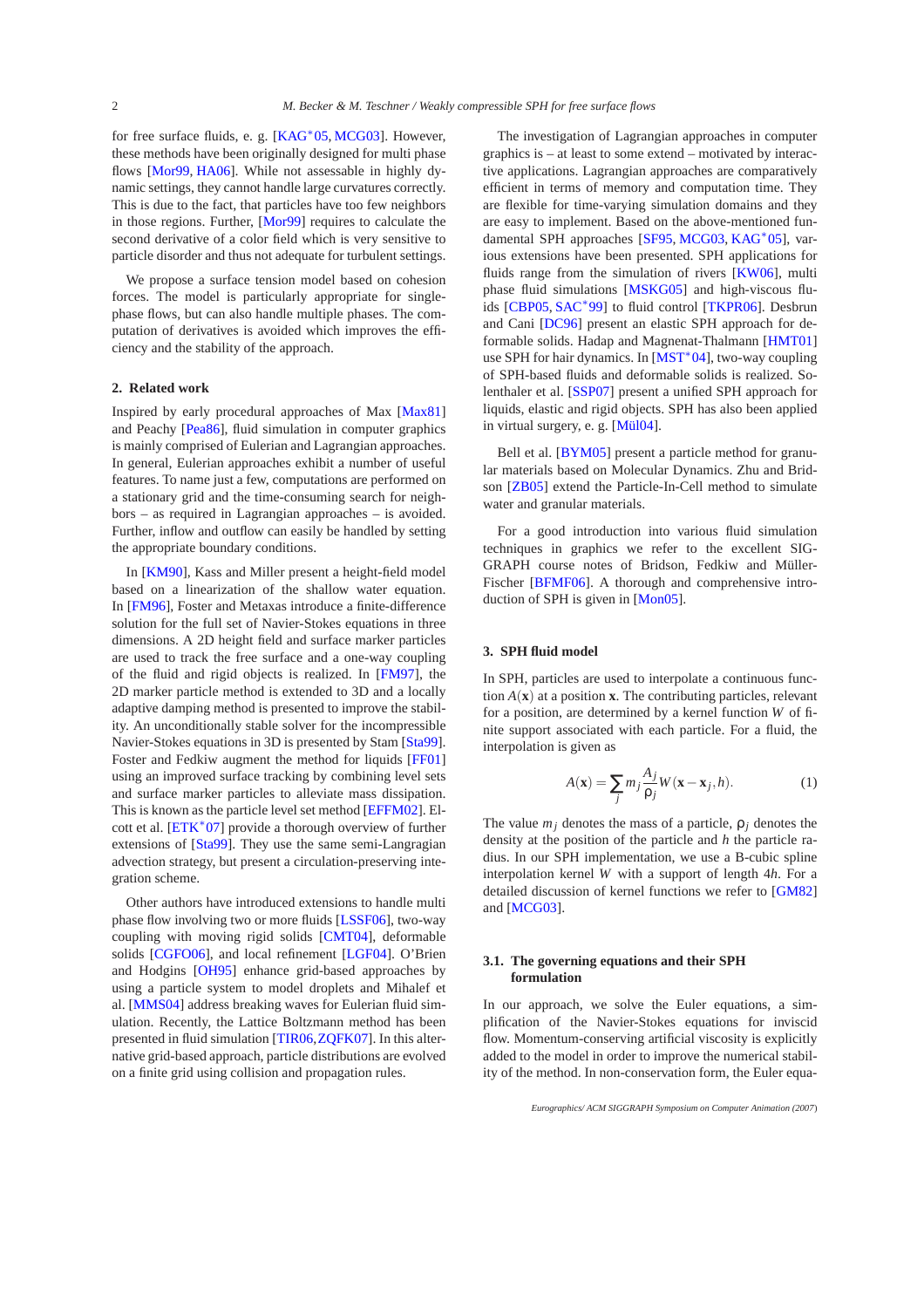tions are given as

$$
\frac{d\rho}{dt} = -\rho \nabla \cdot \mathbf{v} \qquad \text{(continuity equation)} \tag{2}
$$

$$
\frac{d\mathbf{v}}{dt} = -\frac{1}{\rho}\nabla P + \mathbf{g} \text{ (momentum equation)} \tag{3}
$$

with **v** denoting the velocity, *P* the pressure and **g** external forces.

**Continuity equation.** The original SPH approach uses a summation formula to calculate the density:

<span id="page-2-0"></span>
$$
\rho_a = \sum_b m_b W_{ab} \tag{4}
$$

with  $W_{ab} = W(\mathbf{x}_a - \mathbf{x}_b)$ . Since the mass is carried by the particles, this form conserves mass exactly. However, due to the fact that surface particles in free surface scenarios have less neighbors, [\(4\)](#page-2-0) computes an erroneous (lower) density near the surface for equally spaced particles.

Several approaches address this problem. For instance, [\[SDD06\]](#page-7-10) uses an adaptive kernel length *h* to enforce constant density at the surface and to model small scale effects at the surface. An alternative approach is introduced by Monaghan [\[Mon94\]](#page-6-4) and used in [\[SAC](#page-7-6)<sup>\*99</sup>] by solving the continuity equation, which results in the SPH form

<span id="page-2-1"></span>
$$
\frac{d\rho_a}{dt} = \sum_b m_b \mathbf{v}_{ab} \nabla_a W_{ab} \tag{5}
$$

with  $\mathbf{v}_{ab} = \mathbf{v}_a - \mathbf{v}_b$ . Each particle is initialized with a density  $\rho_0$  and density changes are only due to relative motion of particles. The differential update [\(5\)](#page-2-1) guarantees a correct density at free surfaces. Although initialization is easier using  $(5)$ , the summation approach  $(4)$  is more stable and has been used in our experiments. We discuss an initialization procedure in Sec. [5.](#page-3-0)

<span id="page-2-3"></span>**Momentum equation.** In SPH form, the momentum equation is written as

$$
\frac{d\mathbf{v}_a}{dt} = -\sum_b m_b \left(\frac{P_a}{\rho_a^2} + \frac{P_b}{\rho_b^2}\right) \nabla_a W_{ab} + \mathbf{g} \tag{6}
$$

This symmetrized version conserves linear and angular momentum.

**Equation of state.** There exist various forms to relate pressure and density. If incompressibility is required, the Poisson equation  $\nabla^2 P = \rho \frac{\nabla \bar{\mathbf{v}}}{\Delta t}$  is commonly solved in Eulerian approaches, e. g. [\[FF01\]](#page-6-12), and Lagrangian ap-proaches [\[PTB](#page-7-2)<sup>\*</sup>03]. However, solving the Poisson equation is time-consuming. In contrast, [\[MCG03\]](#page-6-1) uses the ideal gas equation  $P = k_p \rho$  or  $P = k_p(\rho - \rho_0)$  with pressure constant  $k_p$  for SPH which results in a rather high compressibility.

In contrast to both approaches, we use the Tait equation [\[Mon94,](#page-6-4) [Bat67\]](#page-5-4) that enforces very low density variations and is efficient to compute. Neglecting atmospheric pressure that can simply be added as a constant pressure term, Tait's equation has the form

$$
P = B\left(\left(\frac{\rho}{\rho_0}\right)^{\gamma} - 1\right) \tag{7}
$$

with  $\gamma = 7$ . The pressure constant *B* governs the relative density fluctuation  $\frac{|\Delta \rho|}{\rho_0}$  with  $\Delta \rho = \rho - \rho_0$ . To determine values for *B*, we consider that compressibility effects scale with  $O(M^2)$  with *M* denoting the Mach number of the flow. This results in the following relation

$$
\frac{|\Delta \rho|}{\rho_0} \sim \frac{|\mathbf{v}_f|^2}{c_s^2} \tag{8}
$$

with  $\mathbf{v}_f$  denoting the speed of flow and  $c_s$  denoting the speed of sound in the fluid. Thus, we can ensure that  $\frac{|\Delta p|}{\rho_0} \sim \eta$  if the speed of sound is assumed to be large enough such that  $\frac{\mathbf{v}_f}{c_s}$  <  $\sqrt{\eta}$ . Typically,  $\eta$  is set to 0.01, i. e. allowing density variations of the order of 1%. To enforce this condition, *B* is chosen as

$$
B = \frac{\rho_0 c_s^2}{\gamma} \tag{9}
$$

*Example.* We have a collapsing column of water with initial density  $\rho_0 = 1000 \frac{kg}{m^3}$ ,  $\eta = 0.01$ , height  $H = 4m$ , gravity 9.81 $\frac{m}{s^2}$ , and particle radius  $h = 0.1m$ . Using the estimation  $\mathbf{v}_f \sim \sqrt{2gH}$  for the maximum velocity, we get  $c_s \approx 88.5 \frac{m}{s}$ and  $B \approx 1119kPa$ .

Assuming a high speed of sound to keep density fluctuations low, Tait's equation requires smaller time steps com-pared to incompressible particle approaches [\[PTB](#page-7-2)<sup>\*</sup>03]. In the above-mentioned example, we have used a time step of  $\Delta t = 4.52 \cdot 10^{-4}$ s. However, each time step needs considerably less computation time since we avoid to solve the Poisson equation. For 100k particles, one time step can be computed twenty times faster compared to MPS. Experiments indicate that the Tait equation can be used to efficiently enforce volume preservation (see Sec. [5\)](#page-3-0).

### **3.2. Viscosity**

In order to improve the numerical stability and to allow for shock phenomena, artificial viscosity is employed [\[Mon05\]](#page-6-26). It is given as

$$
\frac{d\mathbf{v}_a}{dt} = \begin{cases}\n-\sum_{b} m_b \Pi_{ab} \nabla_a W_{ab} & \mathbf{v}_{ab}^T \mathbf{x}_{ab} < 0 \\
0 & \mathbf{v}_{ab}^T \mathbf{x}_{ab} \ge 0\n\end{cases}
$$
\n(10)

<span id="page-2-2"></span>with  $\mathbf{v}_{ab}^T \mathbf{x}_{ab} > 0$  being equivalent to  $\nabla \cdot \mathbf{v} > 0$ .  $\Pi_{ab}$  is given as

$$
\Pi_{ab} = -\mathbf{v} \left( \frac{\mathbf{v}_{ab}^T \mathbf{x}_{ab}}{|\mathbf{x}_{ab}|^2 + \varepsilon h^2} \right) \tag{11}
$$

with the viscous term  $v = \frac{2\alpha hc_s}{\rho_a + \rho_b}$  and the viscosity constant α. α is in between 0.08 and 0.5 for our experiments. The term  $\epsilon h^2$  is introduced to avoid singularities for  $|\mathbf{x}_{ab}| = 0$ ,

*Eurographics/ ACM SIGGRAPH Symposium on Computer Animation (2007*)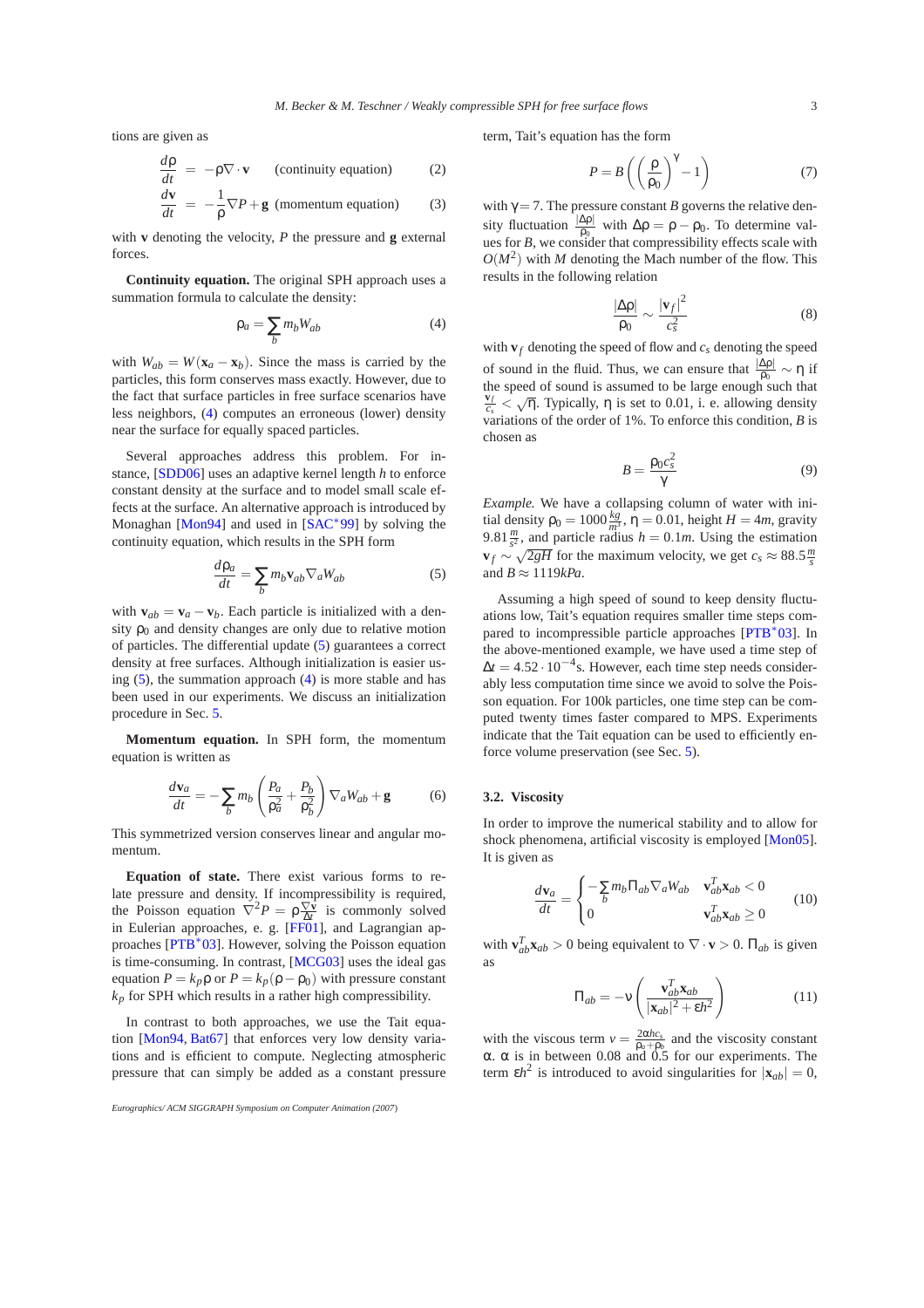with  $\epsilon = 0.01$ . Linear and angular momentum are conserved in [\(11\)](#page-2-2).  $\Pi_{ab}$  is Galilean invariant and vanishes for rigid body rotations [\[Mon05\]](#page-6-26).

# **3.3. Surface Tension**

In this section, we briefly introduce existing surface tension models followed by the presentation of our new approach.

Current surface tension models are commonly based on a color value *ca* assigned to a particle *a* [\[Mor99,](#page-6-5) [MCG03,](#page-6-1) [KAG](#page-6-2)<sup>\*</sup>05]. All particles of a phase have the same color value and color values are interpolated according to

$$
c = \sum_{b} \frac{m_b c_b}{\rho_b} W_{ab} \tag{12}
$$

The surface normal is calculated as  $\mathbf{n} = \nabla c$  and tension forces corresponding to a surface tension κ are calculated as

$$
\mathbf{f}^{tension} = -\kappa \nabla^2 c \frac{\mathbf{n}}{|\mathbf{n}|}
$$
 (13)

Due to the normalization, normals are only considered if their length exceed a certain threshold [\[MCG03\]](#page-6-1). This model has several drawbacks. Calculating the curvature  $-\nabla^2 c$  is error-prone close to the surface where particles have only a few neighbors. Further, calculating the second derivative is sensitive to particle disorder.

Hu and Adams [\[HA06\]](#page-6-6) propose a modified version of [\[Mor99\]](#page-6-5). The express the surface tension as the divergence of the stress tensor Π which is uniquely defined by the color field *c*:

$$
\Pi = \kappa \frac{1}{|\nabla c|} \left( \frac{1}{3} \mathbf{I} |\nabla c|^2 - \nabla c \nabla c^T \right) \tag{14}
$$

This expression results in the acceleration equation

$$
\frac{d\mathbf{v}_a}{dt} = \frac{1}{m_a} \sum_b \nabla W_{ab} \left( \frac{\Pi_a}{\sigma_a^2} + \frac{\Pi_b}{\sigma_b^2} \right) \tag{15}
$$

with  $\sigma_a = \sum_b W(r_a - r_b)$ . Hu and Adams solve the abovementioned issues of [\[Mor99\]](#page-6-5), since they do not calculate the curvature explicitly and the tensor naturally tends to zero for  $|\nabla c| \rightarrow 0.$ 

Although [\[Mor99\]](#page-6-5) and [\[HA06\]](#page-6-6) have been applied in freesurface problems, both approaches have originally been intended for multi-phase scenarios. Therefore, they do not compute correct surface tension forces in absence of a second phase. They lack an appropriate number of adjacent particles, particularly in surface areas with high curvature.

We propose a new surface tension model that relies on cohesion forces. As previous methods have adopted a macroscopic view of the model, our approach is inspired by a microscopic view since - on a molecular level - surface tension arises due to attractive forces between molecules. The approach is closely related to the model of [\[TM05\]](#page-7-11). In contrast to [\[TM05\]](#page-7-11), we scale the attractive forces using the smoothing kernel *W* as a weighting function:

$$
\frac{d\mathbf{v}_a}{dt} = -\frac{\kappa}{m_a} \sum_b m_b W(\mathbf{x}_a - \mathbf{x}_b) \overline{=} \qquad (16)
$$

Our method does not rely on a second phase and is wellsuited for free-surface problems with high curvatures. The attractive forces can be computed efficiently. The proposed method can easily be generalized to multi-phase problems by applying attractive forces only to particles of the same phase. In Sec. [5,](#page-3-0) we compare our approach with [\[HA06\]](#page-6-6).

## **4. Visualization**

Some visualization techniques for particle methods are based on an explicit surface reconstruction, e. g. [\[MCG03\]](#page-6-1). Using Marching Cubes [\[LC87\]](#page-6-28), an iso-surface is reconstructed from a characteristic function. However, capturing small details requires a very fine or an adaptive discretization of the underlying space.

Particle level sets do not only use an iso-surface, but additionally introduce tracer particles which are advected with the velocity field [\[FF01,](#page-6-12) [EFFM02\]](#page-6-13). They can handle small drops using the tracer particles. However, these drops do not necessarily capture the resolution of the simulation. For large deformations, tracer particles must be re-seeded. In [\[KCC](#page-6-29)<sup>\*</sup>06], tracer particles are advected with a Lagrangian approach.

We employ a ray tracing approach that is inspired by the surface splatting algorithms of Zwicker et al. [\[ZPvBG01\]](#page-7-12) and Adams et al. [\[ALD06\]](#page-5-5). The visualization of small splashes and single drops is inspired by  $[KCC^*06]$ and [\[TRS06\]](#page-7-13). The method guarantees that features down to the size of a single particle are captured appropriately. The normal of each pixel is calculated similar to [\[Mor99\]](#page-6-5) as

$$
\mathbf{n}_a = \sum_b \frac{m_b}{\rho_b} \nabla W(\mathbf{x}_a - \mathbf{x}_b)
$$
 (17)

where we sum over all particles hit by a ray. Visualizing 130k particles takes about 1-2 seconds on a Pentium 4 with 3.4 GHz.

# <span id="page-3-0"></span>**5. Results**

In this section, we illustrate some properties of our SPH implementation. We start with discussing the simulation time step, the boundary conditions, and the initialization of the approach. Afterwards, we illustrate the effect of using the Tait equation compared to the ideal gas equation and we discuss the properties of our surface tension model. Finally, we present an exemplary scenario with breaking waves.

If not stated otherwise, performance is measured using an Intel Pentium 4 with 3.4 GHz and 2 GB RAM. Neighborhood search is realized with uniform spatial subdivision.

*Eurographics/ ACM SIGGRAPH Symposium on Computer Animation (2007*)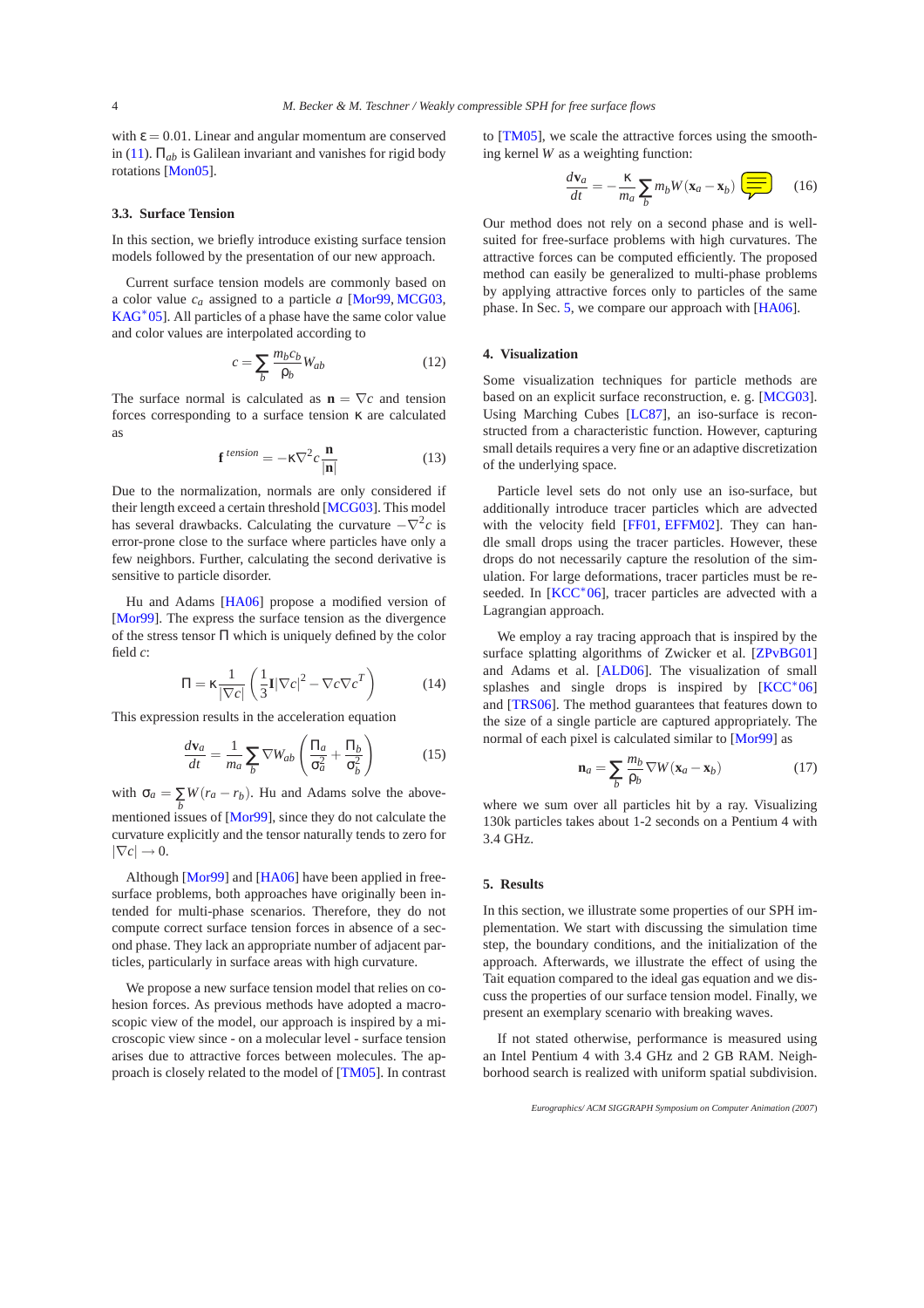Integration is performed with a Leap-frog scheme. All experiments are performed using the density of water  $\rho_0 =$  $1000 \frac{kg}{m^3}$ .

**Time step.** The appropriate choice of the time step is crucial for stability **and** convergence. In our case, the time step is derived from the Courant-Friedrichs-Lewy(CFL) condition, the viscous term, and the force terms [\[Mon92\]](#page-6-30):

$$
\Delta t = \min\left(0.25 \cdot \min_{a} \left(\frac{h}{|\mathbf{f}_a|}\right), 0.4 \cdot \frac{h}{c_s \cdot (1 + 0.6\alpha)}\right) \tag{18}
$$

with  $f_a$  denoting external forces. Although the time step could be larger with respect to numerical stability, we use the proposed time step to ensure convergence.

**Boundary conditions.** Boundary particles are inserted where fluid particles collide with a boundary. Follow-ing [\[Mon05\]](#page-6-26), the force  $f_{ak}$  applied to a fluid particle *a* that collides with a boundary particle *k* is computed as:

$$
\mathbf{f}_{ak} = \frac{m_k}{m_a + m_k} \Gamma(\mathbf{x}_a, \mathbf{x}_b) \frac{\mathbf{x}_a - \mathbf{x}_k}{|\mathbf{x}_a - \mathbf{x}_k|}
$$
(19)

The function Γ is defined as

$$
\Gamma(\mathbf{x}_a, \mathbf{x}_b) = 0.02 \frac{c_s^2}{|\mathbf{x}_a - \mathbf{x}_b|} \begin{cases} \frac{2}{3} & 0 < q < \frac{2}{3} \\ (2q - \frac{3}{2}q^2) & \frac{2}{3} < q < 1 \\ \frac{1}{2}(2-q)^2 & 1 < q < 2 \\ 0 & \text{otherwise} \end{cases} \tag{20}
$$

with  $q = \frac{|\mathbf{x}_a - \mathbf{x}_b|}{h}$ .

**Initialization.** In order to obtain a valid state of nearly constant density using the summation approach [\(4\)](#page-2-0), we evolve the particles for one hundred steps with a heavily damped version of [\(6\)](#page-2-3). In case of a simple initial geometry, this initialization can lead to small visual artifacts as can be seen in the accompanying video.

#### **5.1. Volume preservation**

We have performed two experiments in order to compare our implementation based on the Tait equation with the ideal gas equation. In both experiments, we measure the ratio of the maximum density and the initial density in order to assess the volume preservation.

In the first experiment, we simulate a corner-breaking dam scenario with 130k particles. The height of the dam is  $H = 5$ . For the Tait equation, the density fluctuation  $\eta$  is set to 0.01. For the gas equation, the pressure constant  $k_p$  is set to 300. The density fluctuation and pressure constant are minimized and maximized, respectively, in order to use the same time step in both approaches. In both versions, the particle radius and the initial spacing are 0.1, the viscous term  $\alpha$  is 0.1, and the computation time is about 4.5 s per time step. The measured density ratio for the gas equation is 4.06, the density ratio for the Tait equation 1.01, which is illustrated in Fig. [1.](#page-4-0)

In the second experiment, we simulate two breaking dams



**Figure 1:** *Corner-breaking dam using the Tait equation (left) and the ideal gas equation (right). The gas equation leads to high compressibility.*

<span id="page-4-0"></span>of height  $H = 2$  with an overall number of 16k particles and viscosity  $\alpha = 0.5$  colliding with each other in a rectangular basin. The pressure constant  $k_p$  for the gas equation is set to 200, the density fluctuation parameter  $\eta$  is set to 0.01. The maximum measured density ratio using the gas equation is 1.2. As determined by the parameters, the measured density ratio is 1.01 for the Tait equation.

Both experiments have been initialized with the same density and the same mass per particle. Experiments indicate that for constant initial density and particle radius the density ratio for the gas equation increases with the volume of the simulated fluid and thereby with the number of particles. In contrast to the weakly compressible approach, considerable volume changes are observed for the gas equation. This is especially perceivable when the dams collapse. Using our weakly compressible approach, the density fluctuation can be kept constant for an increasing number of particles. In terms of volume preservation, the Tait equation is therefore appropriate for handling large particle systems.

### **5.2. Surface tension**

In order to compare our surface tension approach with [\[HA06\]](#page-6-6), we use a fluid cube with 27k particles that is supposed to deform to a drop in a zero-gravity scenario. For comparable results, surface tension is 0.8 for our approach and 30.6 for [\[HA06\]](#page-6-6). Alternative parameter settings mostly influence the rate of convergence to an equilibrium state. The qualitative result is not affected as long as the parameters stay within a reasonable range. Results can be seen in Fig. [2.](#page-5-6)

Since [\[HA06\]](#page-6-6) has originally been intended for multi phase scenarios, it is less appropriate for high curvatures in free surface scenarios. In contrast to our approach, high curvatures of the initial state are basically preserved.

In another experiment, we investigate parameter settings for our surface tension model. Therefore, we simulate a corner-breaking dam with two different surface tensions.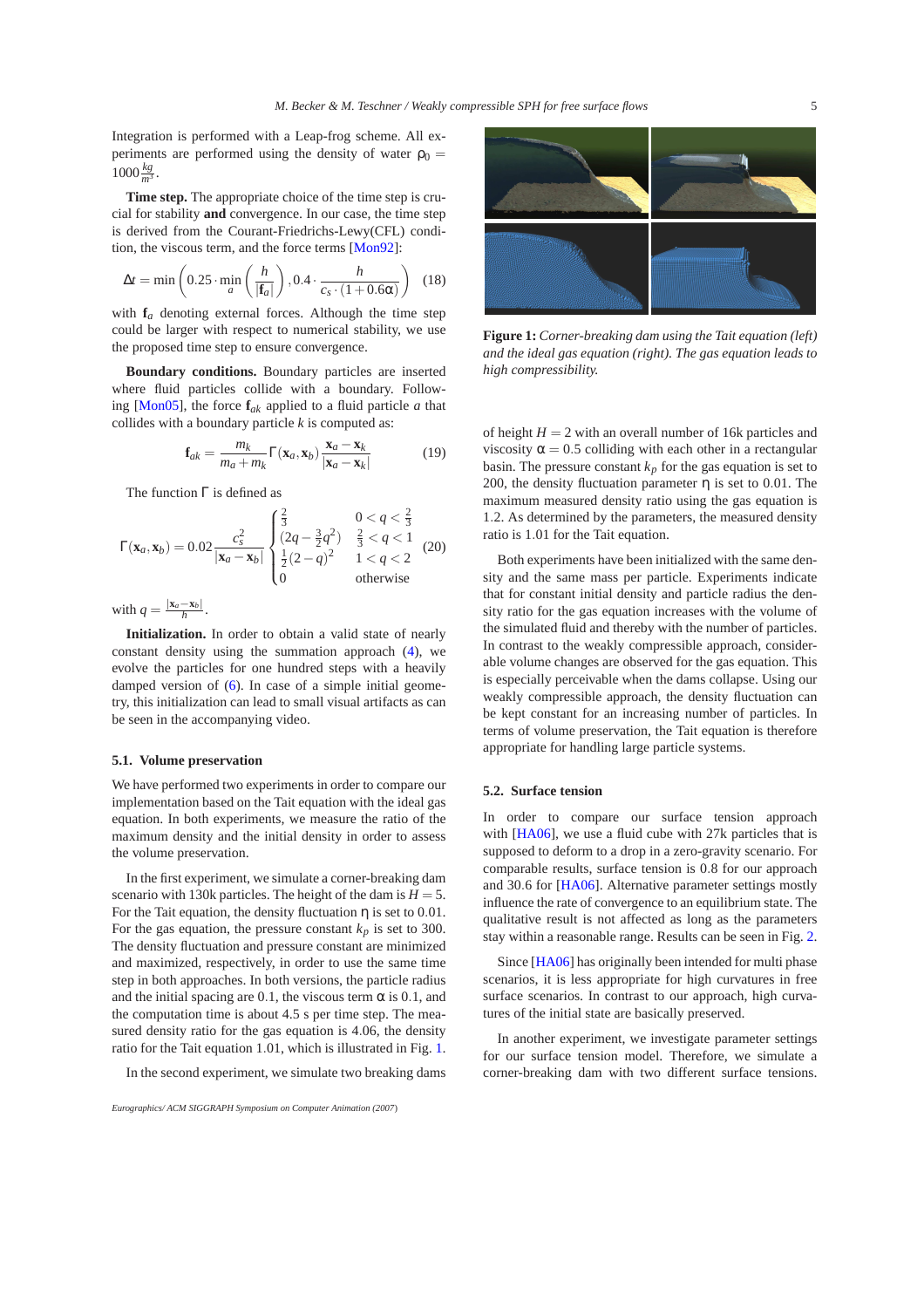

<span id="page-5-6"></span>**Figure 2:** *The effect of surface tension. Initial state (left), resulting equilibrium using [\[HA06\]](#page-6-6) (middle) and our surface tension approach (right).*

The surface tension 0.01 is close to water, the value 3.4 is the maximum stable value in this setting. As can be seen in Fig [3,](#page-5-7) choosing a larger surface tension value results in larger splashes of the fluid.



<span id="page-5-7"></span>**Figure 3:** *Two corner-breaking dams using a surface tension of 0.01 (left) and 3.4 (right).*

#### **5.3. Breaking waves**

We have designed a scenario to illustrate the handling of breaking waves. We use 200k particles in a 26 x 5 basin with a ground plane of slope 12˚. Radius and initial spacing are set to 0.1. The density fluctuation is set to 0.01. The viscosity term is  $\alpha = 0.08$ . To generate the waves, we use a planar wave generator. The computation time is 7.5 s per time step. As can be seen in Fig. [4,](#page-8-0) splashing and breaking waves can be modeled using our approach.

#### **6. Conclusion**

We have presented a weakly compressible SPH approach for free surface flows. By allowing for small user-defined density fluctuations, the Tait equation is an efficient alternative compared to approaches that strictly enforce incompressibility. In contrast to the gas equation, density fluctuations remain small even for a large number of particles. The volume preservation has been illustrated in various scenarios. Natural phenomena such as breaking waves in low viscous fluids with splashing drops can be simulated using our methods.

Additionally, we have proposed a modified surface tension algorithm based on cohesion forces. In contrast to previous approaches, high curvatures in single-phase free-surface flows can be handled by our model.

Ongoing work focuses on surface tension for multiple phases and adaptive viscosity schemes, as e. g. proposed in [\[MM97\]](#page-6-31).

#### **7. Acknowledgments**

We would like to thank Hendrik Tessendorf for his help with creating the videos.

## **References**

- <span id="page-5-5"></span>[ALD06] ADAMS B., LENAERTS T., DUTRE P.: *Particle Splatting: Interactive Rendering of Particle-Based Simulation Data*. Tech. Rep. CW 453, Katholieke Universiteit Leuven, 2006.
- <span id="page-5-4"></span>[Bat67] BATCHELOR G.: *An Introduction to Fluid Dynamics*. Cambridge University Press, 1967.
- <span id="page-5-0"></span>[BFMF06] BRIDSON R., FEDKIW R., MÜLLER-FISCHER M.: Fluid simulation: Siggraph 2006 course notes. In *SIGGRAPH '06: ACM SIGGRAPH 2006 Courses* (New York, NY, USA, 2006), ACM Press, pp. 1–87.
- <span id="page-5-3"></span>[BYM05] BELL N., YU Y., MUCHA P. J.: Particle-based simulation of granular materials. In *SCA '05: Proceedings of the 2005 ACM SIGGRAPH/Eurographics symposium on Computer animation* (New York, NY, USA, 2005), ACM Press, pp. 77–86.
- <span id="page-5-2"></span>[CBP05] CLAVET S., BEAUDOIN P., POULIN P.: Particle-based viscoelastic fluid simulation. In *SCA '05: Proceedings of the 2005 ACM SIGGRAPH/Eurographics symposium on Computer animation* (New York, NY, USA, 2005), ACM Press, pp. 219– 228.
- <span id="page-5-1"></span>[CGFO06] CHENTANEZ N., GOKTEKIN T., FELDMAN B., O'BRIEN J.: Simultaneous coupling of fluids and deformable bodies. In *SCA '06: Proceedings of the 2006 ACM SIGGRAPH/Eurographics symposium on Computer animation* (Aire-la-Ville, Switzerland, Switzerland, 2006), Eurographics Association, pp. 83–89.

*Eurographics/ ACM SIGGRAPH Symposium on Computer Animation (2007*)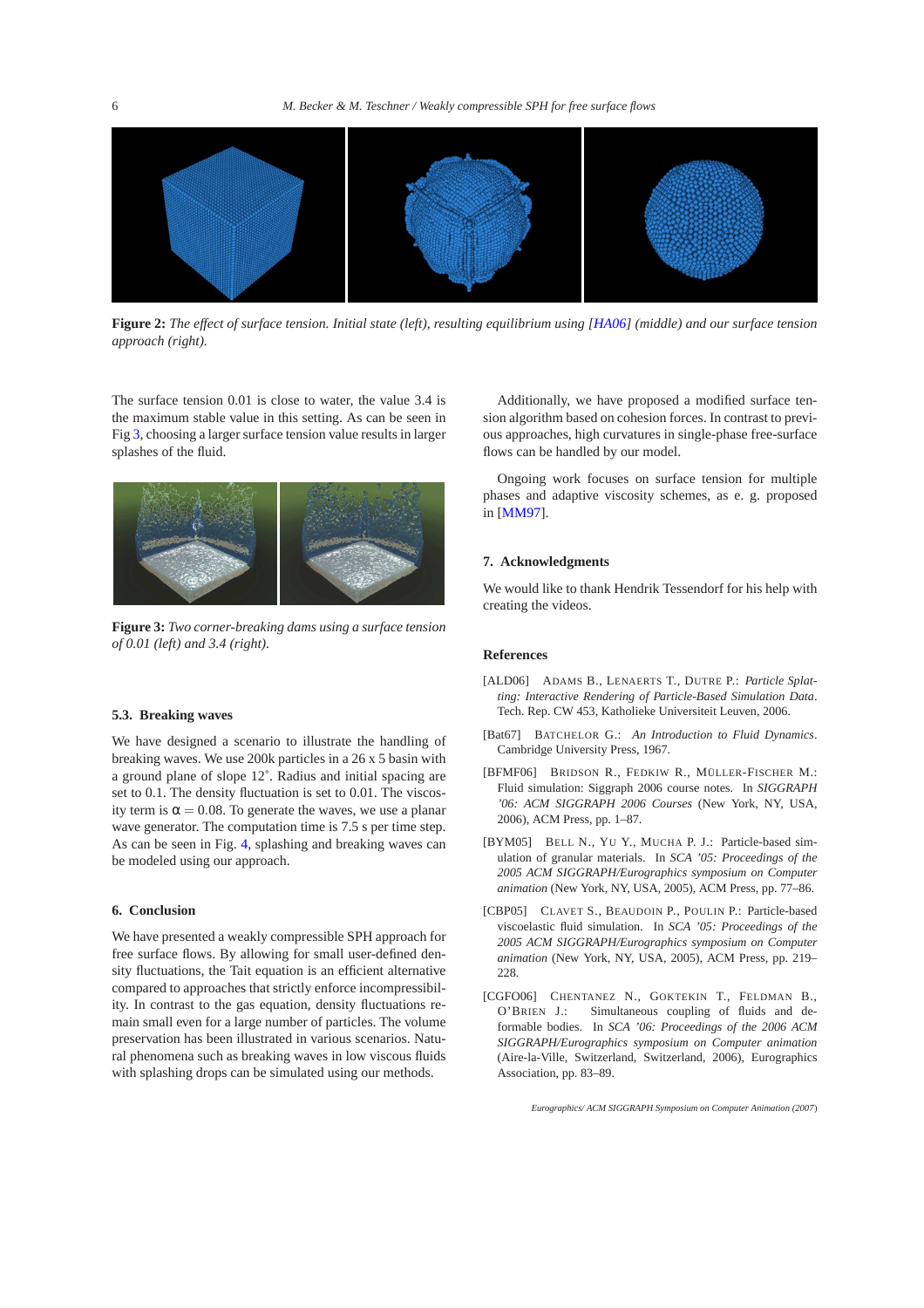- <span id="page-6-16"></span>[CMT04] CARLSON M., MUCHA P., TURK G.: Rigid fluid: animating the interplay between rigid bodies and fluid. In *SIG-GRAPH '04: ACM SIGGRAPH 2004 Papers* (New York, NY, USA, 2004), ACM Press, pp. 377–384.
- <span id="page-6-3"></span>[CR99] CUMMINS S., RUDMAN M.: An SPH Projection Method. *Journal of Computational Physics 152*, 2 (1999), 584–607.
- <span id="page-6-22"></span>[DC96] DESBRUN M., CANI M.-P.: Smoothed particles: A new paradigm for animating highly deformable bodies. *6th Eurographics Workshop on Computer Animation and Simulation '96* (1996), 61–76.
- <span id="page-6-13"></span>[EFFM02] ENRIGHT D., FEDKIW R., FERZIGER J., MITCHELL I.: A hybrid particle level set method for improved interface capturing. *Journal of Computational Physics 183*, 1 (2002), 83–116.
- <span id="page-6-14"></span>[ETK∗07] ELCOTT S., TONG Y., KANSO E., SCHROEDER P., DESBRUN M.: Stable, circulation-preserving, simplicial fluids. *ACM Trans. Graph. 26*, 1 (2007), 4.
- <span id="page-6-12"></span>[FF01] FOSTER N., FEDKIW R.: Practical animation of liquids. In *SIGGRAPH '01: Proceedings of the 28th annual conference on Computer graphics and interactive techniques* (New York, NY, USA, 2001), ACM Press, pp. 23–30.
- <span id="page-6-10"></span>[FM96] FOSTER N., METAXAS D.: Realistic animation of liquids. In *GI '96: Proceedings of the conference on Graphics interface '96* (Toronto, Ont., Canada, 1996), Canadian Information Processing Society, pp. 204–212.
- <span id="page-6-11"></span>[FM97] FOSTER N., METAXAS D.: Controlling fluid animation. In *CGI '97: Proceedings of the 1997 Conference on Computer Graphics International* (Washington, DC, USA, 1997), IEEE Computer Society, pp. 178–188.
- <span id="page-6-27"></span>[GM82] GINGOLD R., MONAGHAN J.: Kernel estimates as a basis for general particle methods in hydrodynamics. *Journal of Computational Physics 46* (1982), 429–453.
- <span id="page-6-6"></span>[HA06] HU X., ADAMS N.: A multi-phase SPH method for macroscopic and mesoscopic flows. *Journal of Computational Physics 213*, 2 (2006), 844–861.
- <span id="page-6-23"></span>[HMT01] HADAP S., MAGNENAT-THALMANN N.: Modeling Dynamic Hair as a Continuum. *Computer Graphics Forum 20*, 3 (2001), 329–338.
- <span id="page-6-2"></span>[KAG∗05] KEISER R., ADAMS B., GASSER D., BAZZI P., DUTRÉ P., GROSS M.: A Unified Lagrangian Approach to Solid-Fluid Animation. *Eurographics Symposium on Point-Based Graphics* (2005), 125–133.
- <span id="page-6-29"></span>[KCC∗06] KIM J., CHA D., CHANG B., KOO B., IHM I.: Practical Animation of Turbulent Splashing Water. *Proceedings of the 2006 ACM SIGGRAPH/Eurographics symposium on Computer animation* (2006), 335–344.
- <span id="page-6-9"></span>[KM90] KASS M., MILLER G.: Rapid, stable fluid dynamics for computer graphics. *Proceedings of the 17th annual conference on Computer graphics and interactive techniques* (1990), 49–57.
- <span id="page-6-20"></span>[KW06] KIPFER P., WESTERMANN R.: Realistic and interactive simulation of rivers. *Proceedings of the 2006 conference on Graphics interface* (2006), 41–48.
- <span id="page-6-28"></span>[LC87] LORENSEN W. E., CLINE H. E.: Marching cubes: A high resolution 3d surface construction algorithm. In *SIGGRAPH '87: Proceedings of the 14th annual conference on Computer graphics and interactive techniques*(New York, NY, USA, 1987), ACM Press, pp. 163–169.

*Eurographics/ ACM SIGGRAPH Symposium on Computer Animation (2007*)

- <span id="page-6-17"></span>[LGF04] LOSASSO F., GIBOU F., FEDKIW R.: Simulating water and smoke with an octree data structure. *International Conference on Computer Graphics and Interactive Techniques* (2004), 457–462.
- <span id="page-6-15"></span>[LSSF06] LOSASSO F., SHINAR T., SELLE A., FEDKIW R.: Multiple interacting liquids. In *SIGGRAPH '06: ACM SIG-GRAPH 2006 Papers* (New York, NY, USA, 2006), ACM Press, pp. 812–819.
- <span id="page-6-7"></span>[Max81] MAX N.: Vectorized procedural models for natural terrain: Waves and islands in the sunset. In *SIGGRAPH '81: Proceedings of the 8th annual conference on Computer graphics and interactive techniques* (New York, NY, USA, 1981), ACM Press, pp. 317–324.
- <span id="page-6-1"></span>[MCG03] MÜLLER M., CHARYPAR D., GROSS M.: Particlebased fluid simulation for interactive applications. In *SCA '03: Proceedings of the 2003 ACM SIGGRAPH/Eurographics symposium on Computer animation* (Aire-la-Ville, Switzerland, Switzerland, 2003), Eurographics Association, pp. 154–159.
- <span id="page-6-31"></span>[MM97] MORRIS J., MONAGHAN J.: A Switch to Reduce SPH Viscosity. *Journal of Computational Physics 136*, 1 (1997), 41– 50.
- <span id="page-6-19"></span>[MMS04] MIHALEF V., METAXAS D., SUSSMAN M.: Animation and control of breaking waves. In *SCA '04: Proceedings of the 2004 ACM SIGGRAPH/Eurographics symposium on Computer animation* (Aire-la-Ville, Switzerland, Switzerland, 2004), Eurographics Association, pp. 315–324.
- <span id="page-6-30"></span>[Mon92] MONAGHAN J.: Smoothed particle hydrodynamics. *Ann. Rev. Astron. Astrophys. 30* (1992), 543–574.
- <span id="page-6-4"></span>[Mon94] MONAGHAN J.: Simulating free surface flows with SPH. *Journal of Computational Physics 110*, 2 (1994), 399–406.
- <span id="page-6-26"></span>[Mon05] MONAGHAN J.: Smoothed particle hydrodynamics. *Reports on Progress in Physics 68*, 8 (2005), 1703–1759.
- <span id="page-6-5"></span>[Mor99] MORRIS J.: Simulating surface tension with smoothed particle hydrodynamics. *Int. J. Numer. Meth. Fluids 33* (1999), 333–353.
- <span id="page-6-0"></span>[MP89] MILLER G., PEARCE A.: Globular Dynamics: A Connected Particle System for Animating Viscous Fluids. *Computers and Graphics 13*, 3 (1989), 305–309.
- <span id="page-6-21"></span>[MSKG05] MÜLLER M., SOLENTHALER B., KEISER R., GROSS M.: Particle-based fluid-fluid interaction. *Proceedings of the 2005 ACM SIGGRAPH/Eurographics symposium on Computer animation* (2005), 237–244.
- <span id="page-6-24"></span>[MST∗04] MÜLLER M., SCHIRM S., TESCHNER M., HEIDEL-BERGER B., GROSS M.: Interaction of fluids with deformable solids. *Computer Animation and Virtual Worlds 15*, 34 (2004), 159–171.
- <span id="page-6-25"></span>[Mül04] MÜLLER M.: Interactive blood simulation for virtual surgery based on smoothed particle hydrodynamics. *Technology and Health Care 12*, 1 (2004), 25–31.
- <span id="page-6-18"></span>[OH95] O'BRIEN J. F., HODGINS J. K.: Dynamic simulation of splashing fluids. In *CA '95: Proceedings of the Computer Animation* (Washington, DC, USA, 1995), IEEE Computer Society, p. 198.
- <span id="page-6-8"></span>[Pea86] PEACHEY D.: Modeling waves and surf. In *SIGGRAPH '86: Proceedings of the 13th annual conference on Computer*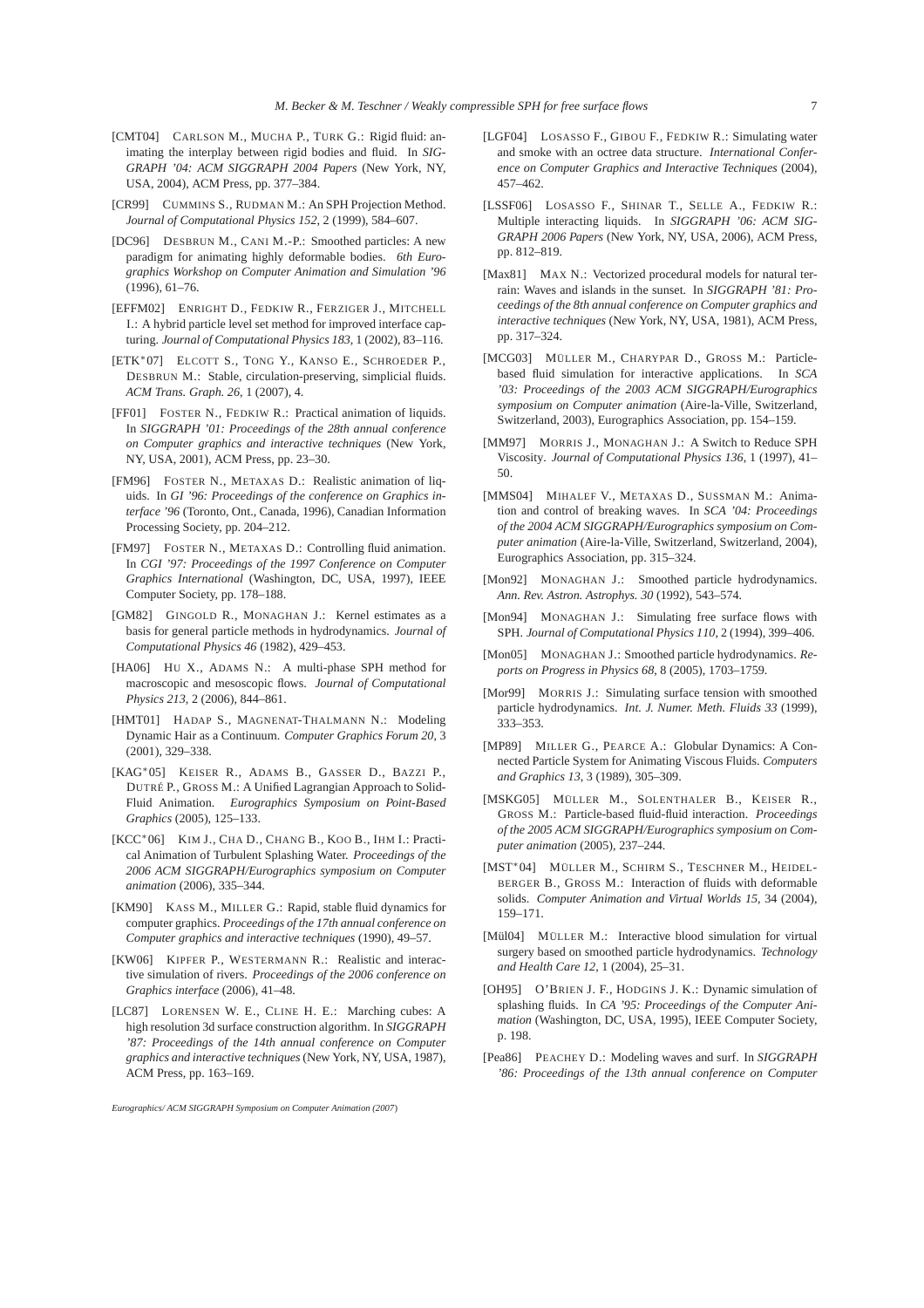*graphics and interactive techniques*(New York, NY, USA, 1986), ACM Press, pp. 65–74.

- <span id="page-7-2"></span>[PTB∗03] PREMOZE S., TASDIZEN T., BIGLER J., LEFOHN A., WHITAKER R.: Particle-based simulation of fluids. *Computer Graphics Forum (Proc. of Eurographics) 22* (2003), 401–410.
- <span id="page-7-6"></span>[SAC∗99] STORA D., AGLIATI P., CANI M.-P., NEYRET F., GASCUEL J.: Animating lava flows. *Graphics Interface 99* (1999), 203–210.
- <span id="page-7-10"></span>[SDD06] SIGALOTTI L., DAZA J., DONOSO A.: Modelling free surface flows with smoothed particle hydrodynamics. *Condensed Matter Physics 9*, 2(46) (2006), 359–366.
- <span id="page-7-0"></span>[SF95] STAM J., FIUME E.: Depicting fire and other gaseous phenomena using diffusion processes. In *SIGGRAPH '95: Proceedings of the 22nd annual conference on Computer graphics and interactive techniques* (New York, NY, USA, 1995), ACM Press, pp. 129–136.
- <span id="page-7-8"></span>[SSP07] SOLENTHALER B., SCHLÄFLI J., PAJAROLA R.: A unified particle model for fluid solid interactions: Research articles. *Comput. Animat. Virtual Worlds 18*, 1 (2007), 69–82.
- <span id="page-7-3"></span>[Sta99] STAM J.: Stable fluids. *Proceedings of the 26th annual conference on Computer graphics and interactive techniques* (1999), 121–128.
- <span id="page-7-4"></span>[TIR06] THÜREY N., IGLBERGER K., RÜDE U.: Free surface flows with moving and deforming objects with lbm. In *Vision, Modeling, Visualization VMV'06* (2006), pp. 193–200.
- <span id="page-7-7"></span>[TKPR06] THÜREY N., KEISER R., PAULY M., RÜDE U.: Detail-preserving fluid control. In *SCA '06: Proceedings of the 2006 ACM SIGGRAPH/Eurographics symposium on Computer animation* (Aire-la-Ville, Switzerland, Switzerland, 2006), Eurographics Association, pp. 7–12.
- <span id="page-7-11"></span>[TM05] TARTAKOVSKY A., MEAKIN P.: Modeling of surface tension and contact angles with smoothed particle hydrodynamics. *Physical Review E 72*, 2 (2005), 26301.
- <span id="page-7-1"></span>[TOT∗03] TAKESHITA D., OTA S., TAMURA M., FUJIMOTO T., MURAOKA K., CHIBA N.: Particle-based visual simulation of explosive flames. *Computer Graphics and Applications, 2003. Proceedings. 11th Pacific Conference on* (2003), 482–486.
- <span id="page-7-13"></span>[TRS06] THUEREY N., RUEDE U., STAMMINGER M.: Animation of Open Water Phenomena with Coupled Shallow Water and Free Surface Simulations. *Proceedings of the 2006 ACM SIGGRAPH/Eurographics symposium on Computer animation* (2006), 157–164.
- <span id="page-7-9"></span>[ZB05] ZHU Y., BRIDSON R.: Animating sand as a fluid. In *SIGGRAPH '05: ACM SIGGRAPH 2005 Papers* (New York, NY, USA, 2005), ACM Press, pp. 965–972.
- <span id="page-7-12"></span>[ZPvBG01] ZWICKER M., PFISTER H., VAN BAAR J., GROSS M.: Surface splatting. In *SIGGRAPH '01: Proceedings of the 28th annual conference on Computer graphics and interactive techniques* (New York, NY, USA, 2001), ACM Press, pp. 371– 378.
- <span id="page-7-5"></span>[ZQFK07] ZHAO Y., QIU F., FAN Z., KAUFMAN A.: Flow Simulation with Locally-Refined LBM. In *Proc. of ACM SIGGRAPH Symposium on Interactive 3D Graphics and Games* (2007). to appear.